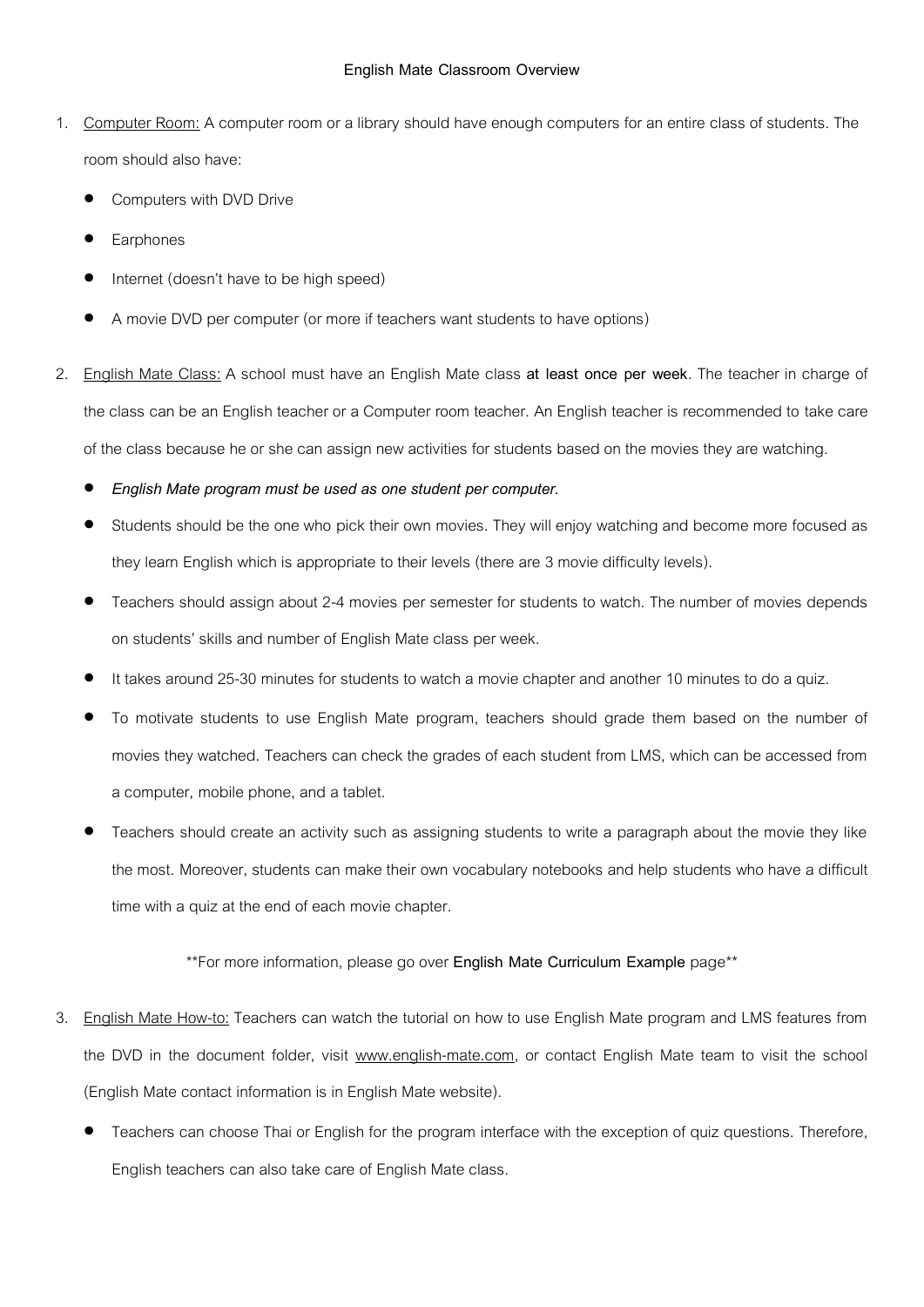# **English Mate Curriculum Example**

# This is a schedule example of activities in English Mate class (1 class per week)

| Week        | Topic                            | Activity                                        |
|-------------|----------------------------------|-------------------------------------------------|
| $\mathbf 1$ | Teach students on how to use     | Teach students how English Mate works           |
|             | English Mate program             | Register accounts                               |
|             |                                  | Choose movies according to difficulty level and |
|             |                                  | interest                                        |
|             |                                  | Tell students the number of movies they need to |
|             |                                  | watch and how they will be graded               |
|             |                                  | Hand out English Mate instruction sheet         |
| 2           | Watch movie 1, chapter 1         | Assign students to make a Vocabulary Notebook   |
| 3           | Watch movie 1, chapter 2         |                                                 |
| 4           | Watch movie 1, chapter 3         | "One Person, One Word" Activity                 |
| 5           | Watch movie 2, chapter 1         |                                                 |
| 6           | Watch movie 2, chapter 2         |                                                 |
| 7           | Watch movie 2, chapter 3         | "One Person, One Word" Activity                 |
| 8           | A free period for students who   |                                                 |
|             | watch a movie with 4 chapters or |                                                 |
|             | those who can't catch up in time |                                                 |
| 9           | Movie Quiz Activity              | "The Fastest Wins" Activity                     |
| 10          | Watch movie 3, chapter 1         |                                                 |
| 11          | Watch movie 3, chapter 2         |                                                 |
| 12          | Watch movie 3, chapter 3         | "One Person, One Word" Activity                 |
| 13          | Watch movie 4, chapter 1         |                                                 |
| 14          | Watch movie 4, chapter 2         |                                                 |
| 15          | Watch movie 4, chapter 3         | "One Person, One Word" Activity                 |
| 16          | Choose a class activity:         | Make a presentation of a movie in front of the  |
|             |                                  | class                                           |
|             |                                  | Make a play out of a movie scene                |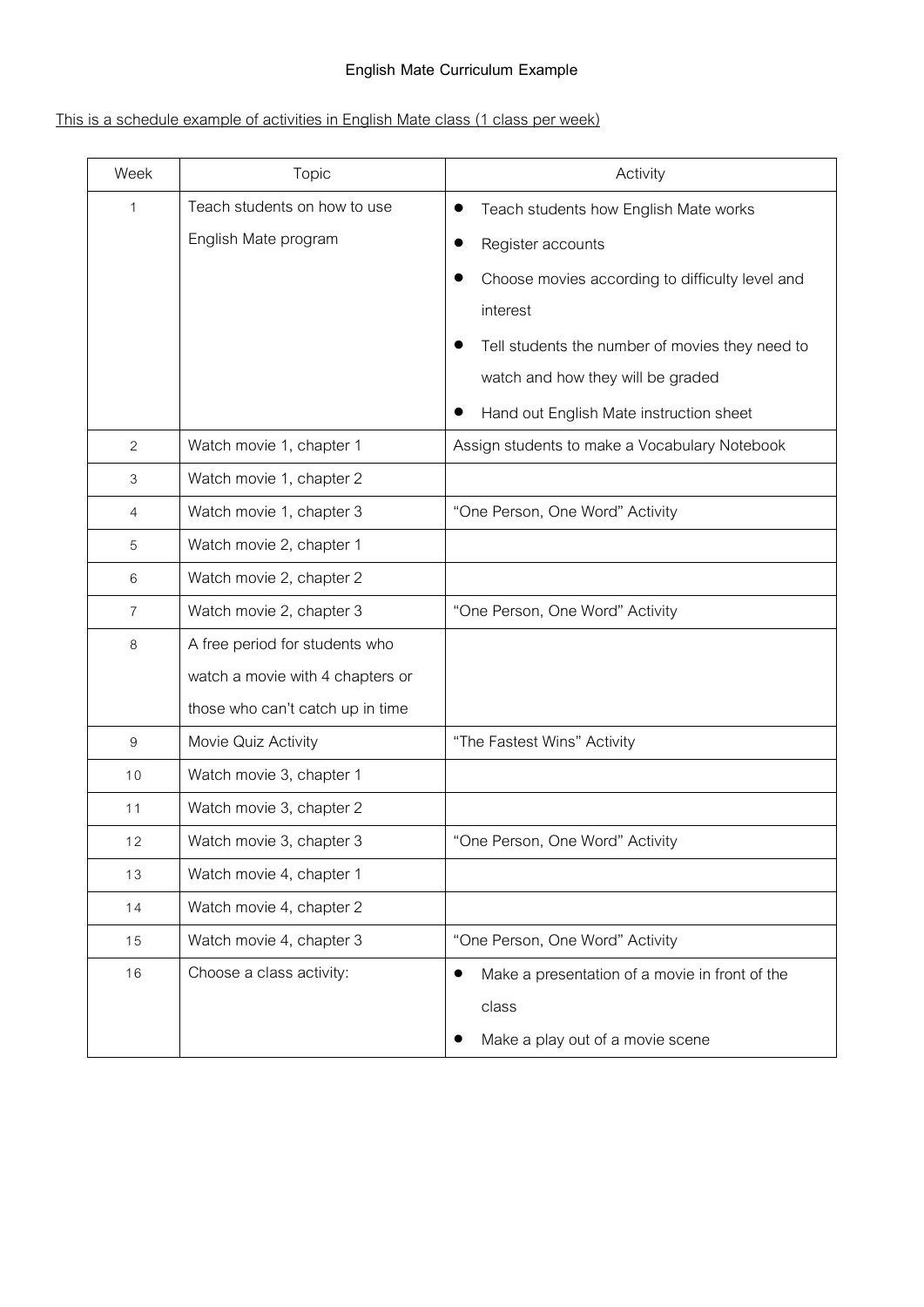- **Vocabulary Notebook:** As students watch a movie, they should write down at least 20 vocabulary words and meanings per movie that they don't know in their notebooks.
- **"One Person, One Word" Activity:** For every class that students watch the last chapter of a movie, teachers should pick some students at random to present a vocabulary word in front of the class. They should write the word, make a sentence out of it, and read the sentence out loud. However, if it's too hard, teachers can let students write the sentence in Thai.
- **"The Fastest Wins" Activity:** Let students compete by doing the quiz of the last chapter of the movie they like the most. They have to start at the same time and see who finish first under some condition such as getting an A grade. Teachers can also let students help each other as a group activity.
- **Present in front of the class:** Let students pick one movie they like the most and present it in front of the class. The presentation topic can be from the following:
	- o The reason they like the movie
	- o Pick a character they like the most and explain why
	- o Describe the movie scene they like the most
	- o Things they learned from the movie (they can be morals of the story, culture, and idioms as well)
- **Make a play out of a movie scene:** For more class engagement, teachers can assign students into groups. They have to pick a movie scene and act it out by using characters' dialogues as a reference. Other students have to be able to guess the correct movie scene for each group to get a score. The whole class has to watch the same movies first for this activity to work out.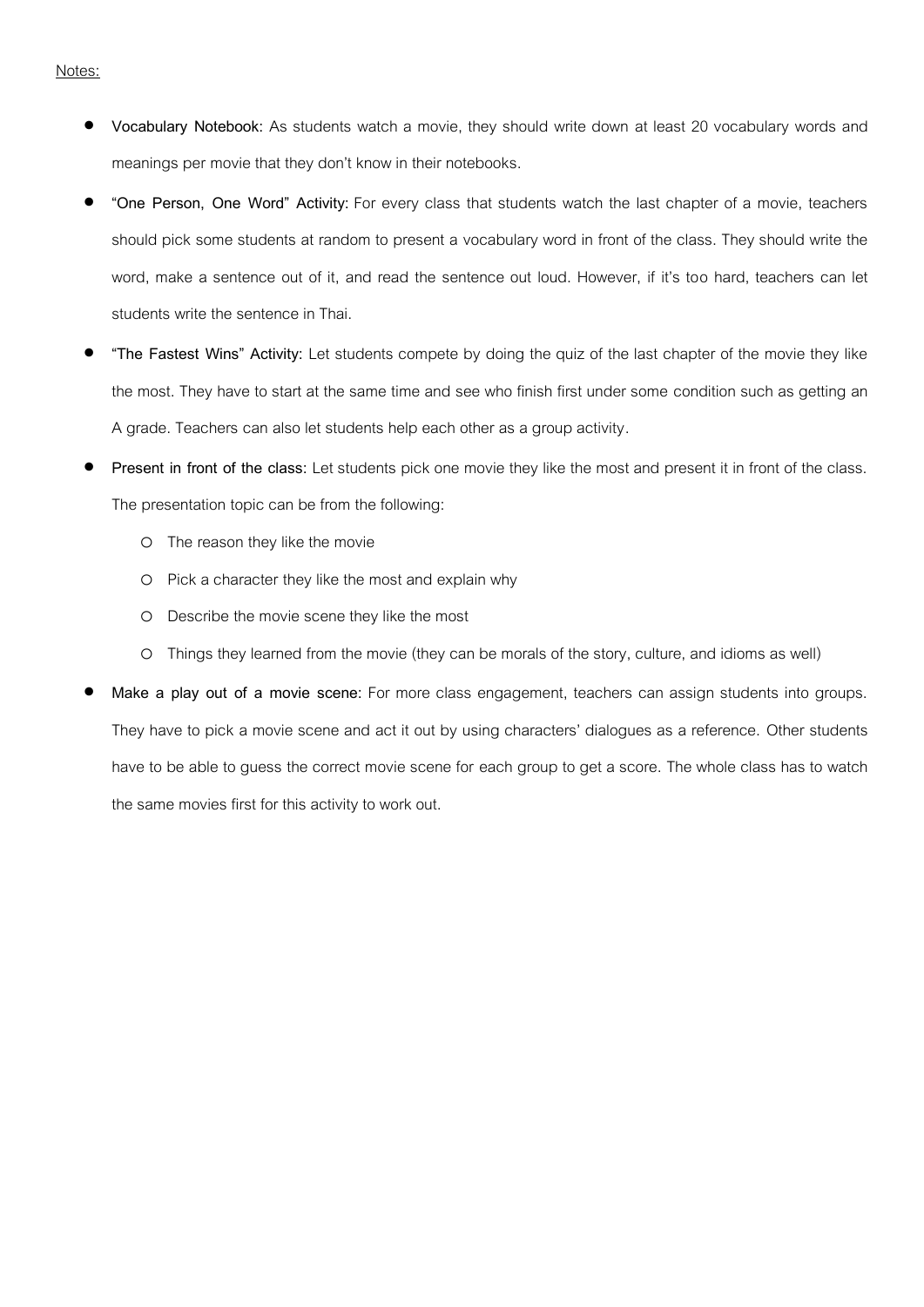#### English Mate Classes

Students have to choose a movie they want to watch in English Mate program. Each movie is separated into chapters, and each chapter is about 30 minutes long. After students are done watching a chapter, they have to do a quiz, which will be graded. Then, they can watch the next chapter or redo the quiz if they are not satisfied with the grades. Moreover, if students have questions, they can ask the teachers who have the movie scripts we provided, or they can ask English Mate Team directly via Facebook and email.

#### Learning Objectives

- 1. Confidence in using English
	- There is no use for students to study English in schools but are too shy to speak English and use it in daily life. Therefore, they have to become comfortable with using English from participating in in-class activities.
	- When students make a presentation in front of the class, sometimes they can't speak English. Teachers should allow them to speak Thai, and then show how it is done in English afterward.
	- Teachers must not scold students, lest it will discourage students to talk and express themselves in English, especially those who have poor English skills.
- 2. Expand Vocabulary List
	- There are approximately 1,000 dialogues in a movie, and every one of them can be used in daily life.
	- As students watch a movie, they will see highlighted vocabulary words (300 words on average). Those words can appear in the quiz at the end of their respective movie chapters. There are 4 vocabulary groups:
		- i. Level 0: 700 basic vocabulary headwords (such as is, the, go, you, want) that students need to know before watching English Mate movies
		- ii. Level 1: 800 vocabulary headwords
		- iii. Level 2: 1,000 vocabulary headwords
		- iv. Level 3: the remaining headwords that are not in the previous 2,500 words list
- 3. Reading and Listening
	- Reading and listening are the important fundamental skills in learning English. People need to be able to read first before they can write and recognize words first before they can speak.